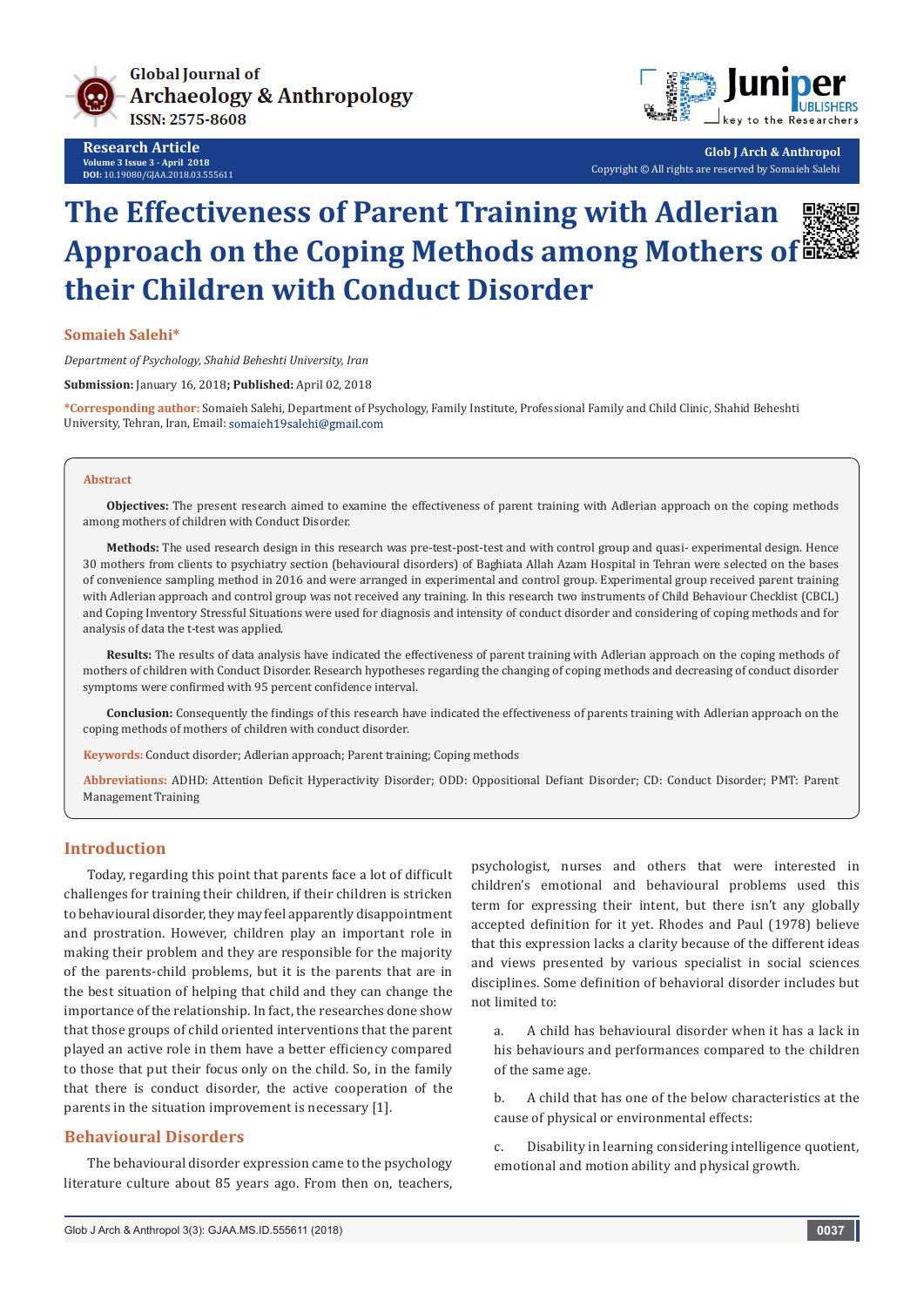d. Disability in making and keeping the appropriate social relationships

e. Disability in response to daily conditions of life

f. Various radical behaviours that results in hyperactivity disorder or immediate response and depressed behaviours (Haring, 1963).

## **Different Types of Behavioural Disorders**

In the fourteenth edition of diagnostic & statistical manual of psychiatric disorder (American Psychiatric Association, 1994), three types of behavioural disorder have explained that include:

### **Attention deficit hyperactivity disorder (ADHD)**

Attention Deficit Hyperactivity Disorder (ADHD) is a condition that becomes apparent in some children in the preschool and early school years. It is hard for these children to control their behaviour and/or pay attention. The principal characteristics of ADHD are inattention, hyperactivity, and impulsivity. Symptoms of ADHD will appear over the course of many months, often with the symptoms of impulsiveness and hyperactivity preceding those of inattention, which may not emerge for a year or more. Different symptoms may appear in different settings, depending on the demands the situation may pose for the child's self-control.

## **Oppositional defiant disorder (ODD)**

ODD is a psychiatric disorder that is characterized by two different sets of problems. These are aggressiveness and a tendency to purposefully bother and irritate others. It is often the reason that people seek treatment. When ODD is present with ADHD, depression, tourette's, anxiety disorders, or other neuropsychiatric disorders, it makes life with that child far more difficult. For Example, ADHD plus ODD is much worse than ADHD alone, often enough to make people seek treatment.

## **Conduct disorder (CD)**

Conduct disorder (CD) is one of the most common psychiatric disorders in childhood and adolescence. It is characterized by a variety of chronic antisocial behaviours, major age-appropriate social norms, or both. Aggressive behaviour, lying, stealing, firesetting, and running away from home and school are the most frequent manifestations of CD and are often accompanied by hyperactivity impulsive, behaviour, explosiveness, cognitive and learning problems, and poor social skills.

## **Coping**

Fulfilling weak role by incompetent parents affects the children that have the Conduct Disorders a lot. Parents may show different responses in the behaviour problem of their children. It can be consider as coping. Coping means the attempts done for the control and management of situations that seems dangerous and stressful. Three coping approaches discussed repeatedly in research literature are: task coping, emotion coping and avoidance coping.

#### **Task coping**

This kind of coping can be internal or external. The goal of external task coping is changing the others' situation or behaviours, but the internal coping includes the attempts done for the re-examination of attitude, needs, skill inception and new responses.

#### **Emotion coping**

Emotion coping is an approach that is more expanding than social support scale in coping approach indicator. Emotion coping shows a form of reaction to stressful events that may need reliance on the others [2].

### **Avoidance coping**

This kind of coping is denoted by the lack of the attempts for situation change (situation avoidance, denial of situation existence).

Parents may experience different stresses such as personal stress, matrimony relationship stress and child rearing stress in their own life. These stresses can lead to unsuccessful upbringing of the child and consequently child conduct problems. The parents that their stress is average or low can use different coping methods. In such cases, it is necessary to do some actions for prevention, intervention and assistance of the parents and children. Parents training program is one of such actions. Parent training means therapeutic interventions that in it one or both of the parents are trained to interact with the children in a different manner.

In this program the emphasis of most of the elementary guidance for parents is on the reinforcement of conduct and relational skills in order to learn them the way of making the relationship and interact with their children. These principles, diversifies individual psychology from the other theories.

## **Adlerian Approach**

Individual psychology was introduced by Alfred Adler. This theory was psychological, cognitive, and social and includes believes and understandings of a person. Adler is one of the psychologists that was interested in democracy in home, school and work environment. Clinical researches on the families that their child is stricken by a chronic disease show the need of the assessment of coping reactions of parents. This helps the researchers to determine the amount of the parent consistency in order to receive necessary support and training if professional assistance and intervention is needed for increasing the effects of the coping methods. Besides the children, in this matter, it is necessary to consider the parents that have children with a problem. Since the parents play an important role in children improvement and they need to pay attention to coping methods with children conducts, so it's necessary to receive useful information and training.

Ample researches have been done about the effect and use of Adlerian approach on the change of children upbringing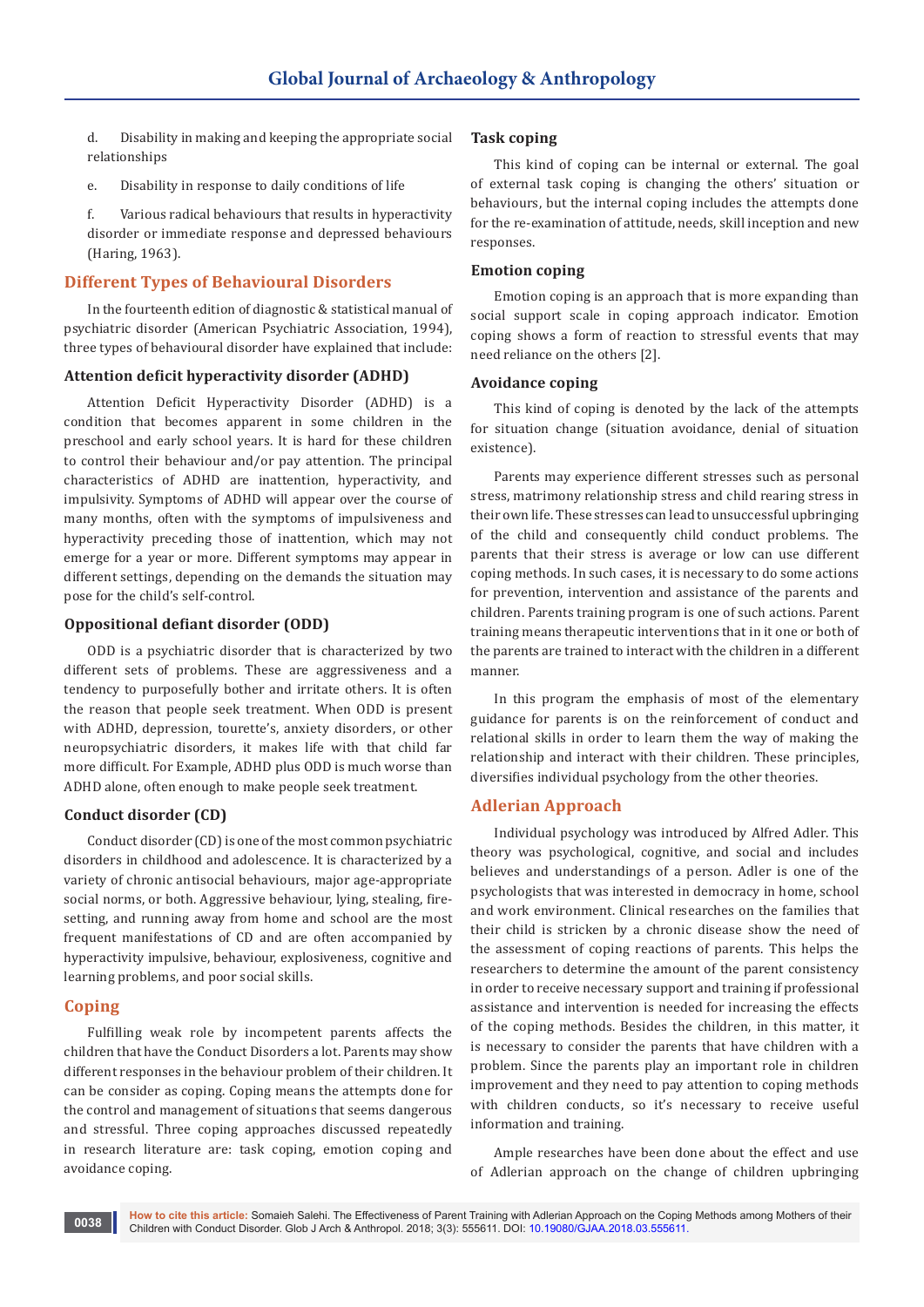methods of parents. Since the parents choose different coping methods in relationship to themselves and their children and because of the shortage of researches done about the mothers with conduct disorder children especially in the case of training in Iran, this research that focused on Adlerian approach is to hold some training programs for mentioned mothers on the basis of Adlerian approach.

## **Behavioral Parent Training Programs**

This group of programs teaches parents of a difficult child how to discipline the child more effectively and control overt conduct disorders. The programs are highly structured and trainers use programmed instructional aids and manuals with special topics and exercises with homework assignments each week. Typically a course includes 8 to 14 weekly sessions lasting about 1 to 2 hours. Skills typically taught include behavioural shaping principles of positive reinforcement, attending to wanted behaviors and ignoring unwanted behaviours. Approximately 50% of all children diagnosed with conduct disorders develop delinquency in adolescence and the others often show other social and developmental problems (Kazdin, 1987).

Of the psychological therapies, parent management training (PMT) is the method demonstrated to have the most impact on the child's coercive pattern of behaviour. PMT refers to procedures in which parents have been trained to alter their child's behaviour in the home. PMT is based on research demonstrating that conduct problems inadvertently are developed and sustained by maladaptive parent-child interactions. While this conflictual interaction often is triggered by the irritable temperament in the child, a major component of this pattern is ineffective parenting. This includes the parent directly paying attention to disruptive and deviant behaviours but using unclear vague commands and directions and inconsistently applied harsh punishment. A pattern of failing to pay attention to appropriate behaviours, when they occur, is also present.

PMT alters the pattern of ineffective parenting by encouraging the parent to practice prosocial behaviour (positive, specific feedback for desirable behaviour), employ the use of natural and logical consequences, and use effective, brief, non-aversive punishments on a limited basis when specific encouragement and consequences are not applicable.

PMT educators and therapists teach the child's parents to use specific procedures at home to alter interactions with their child. Parents are trained to carefully identify and observe behaviours and to reinforce desired behaviours. Training sessions provide opportunities to see how procedures work and to practice and refine their use of techniques [3].

#### **Adlerian Parenting Program**

These programs are based on clinical psychology principles of improving the whole person. Dinkmeyer and McKay's (1976) Systematic Training for Effective Parenting (STEP) is based on the theoretical teachings of Alfred Adler. This program involves

local groups of parents in 8 to 12 weekly two-hour sessions covering parenting topics such as understanding the child's behaviour and emotions, using encouragement, listening and communicating more effectively, disciplining by using natural and logical consequences rather than punishment, establishing family meetings, and developing confidence as a parent. The goal of this program is to improve the child's self-concept and dignity.

The Adler School of Professional Psychology has long been a proponent of respectful parenting and the skilled delivery of effective discipline in our changing world. Building on the solid foundation of effective research-supported parenting methods, they are incorporating a range of knowledge and skills that make their CARE program a truly holistic approach to parent education - as reparative and as preparation.

 The topics they cover in a hands-on manner are geared specifically to those they teach. A respectful disciplinary approach informs all their offerings which focus on three dynamic aspects of child rearing: child development (and the stresses that occur when this is disrupted by separation from the children); care-giving from outside the family (including day care and school involvement); child enrichment (playtime and spirituality).

Between eight and twelve hours of instruction is provided depending on the combination. The modules will be provided in six, two-hour sessions, although the format is flexible. Instructors are graduate-level clinicians. They receive hands-on instruction in the art of teaching parents the application of theory.

Following are the major areas addressed and some of the topics covered in each session.

a. Effective Respectful Discipline I: Parenting as a process; Understanding yourself and your children; Encouragement; Self-esteem; Communication.

b. Child Development: Stages of growth; Intellectual development; Social development.

c. Effects of Separation on Children: Divorce issues; Domestic violence and its effects; Incarceration and returning to the family.

d. Interacting with Alternate Care-givers: Placement and visitation with Foster Parents; Co-parenting as a possibility.

e. Effective Respectful Discipline II: Understanding and redirecting misbehaviour; Types of families; Natural and logical consequences.

f. Locating and Monitoring Child Care: How to find the right centre for your children; Interviewing and interacting with the day care centre staff; Determining eligibility for financial assistance; Transportation to/from day care centre.

g. Interacting with the School System: Remembering your school days; Doing your share, allowing the school to do theirs; Getting academic help for your children.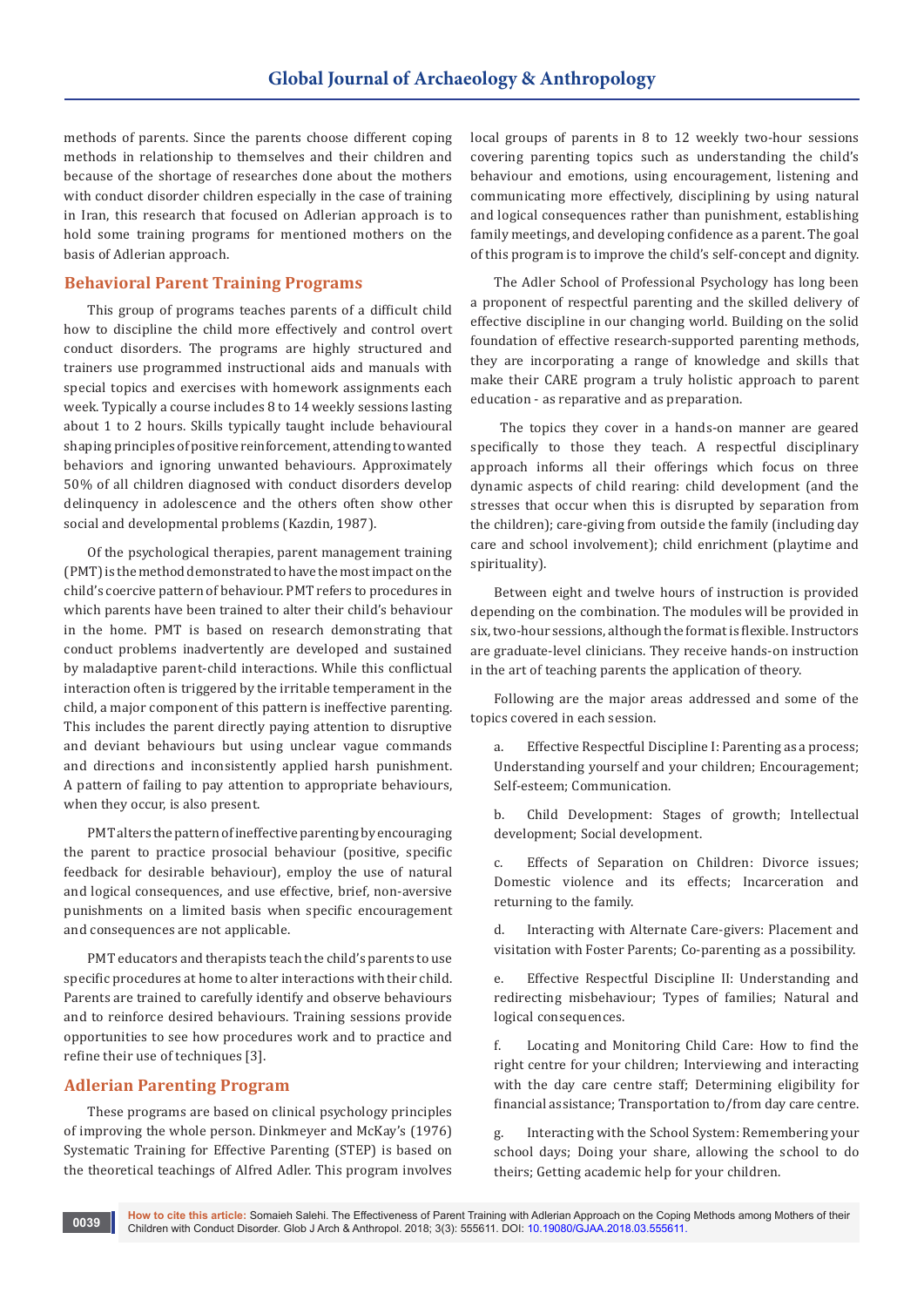h. Effective Respectful Discipline III: Redirecting with natural and logical consequences; Family meetings.

i. Planning Age-appropriate Playtime: Learning what kids can do (review of developmental stages); No need to buy it! (Making fun toys from household items); When to help and when to leave 'em alone (Age-appropriate interaction with children).

j. Spiritual Enrichment of Child-Parent Relations: Religion and discipline (The importance of not confusing them); Religion and spirituality (Telling them apart); Understanding the stages of spiritual development (When to encourage and when to back-off).

### **Research Methods**

#### **Purposes**

The main purpose of this research is to determine the amount of the effectiveness of parents training with the Adlerian approach on copying methods of mothers of conduct disorder children. Regarding the mentioned debates, the main question of this research is to find an answer to this question that if the parents training with the Adlerian approach affect coping methods of the mothers of conduct disorder children?

### **Main hypothesis**

Parents training with the Adlerian approach affect coping methods of the mothers of conduct disorder children.

#### **By product hypothesis**

a) Parents training with the Adlerian approach affect the decrease of avoidance coping method of the mothers of the conduct disorder children.

b) Parents training with the Adlerian approach affect the decrease of emotional coping method of the mothers of conduct disorder children.

c) Parents training with the Adlerian approach affect the increase of coping method of the mothers of conduct disorder children.

d) Parents training with the Adlerian approach affect decrease of the symptoms of the conduct disorder children.

## **Research Design**

The used research design in this research was pre-test and post-test quasi- experimental design with control group.

#### **Subjects**

Statistical society of this research were the mothers having son children from 7 to 10 years old with conduct disorder that referred to psychiatry section(behavioural disorder section) of Baghiatallah Azam Hospital in 2016. In sampling this research used from available sampling method. The group of experimental and controlling were selected from psychiatry section (behavioural disorder section) of Bghiatallah Azam

Hospital at convenience sampling method. The sampling group - that cooperated voluntarily- were 30 persons from which the 15 persons replaced in experimental group and other 15 persons in controlling group at random basis (15 mothers had the son children having conduct disorder from 7 to 10 years whit emotional and avoidance coping method as experimental group and 15 mothers had the son children having conduct disorder from 7 to 10 years whit emotional and avoidance coping method as controlling group).

#### **Research tools**

In this research for obtaining the information in addition to using from library sources for theoretical study and adjusting the research literature the Child Behaviour Checklist (CBCL) and Coping Inventory for Stressful situations were used.

a. Child Behaviour Checklist (CBCL) in this study to see the changes about aggression among children with Conduct Disorder. The psychiatrist of the centre conducted a Structured Clinical Interview with both children and their parents to select children with Conduct Disorder and childhood-onset type based on DSM-IV-TR criteria. The psychiatrist checked the following criteria for the participants of the study:

- i. Moderate severity of CD
- ii. Childhood-onset type of CD
- iii. The age between 8 and 10 years old
- iv. Normal intelligence

v. No Comorbidity with This questionnaire was normed by Minaii at Tehran in 2005 [4].

b. Coping Inventory for Stressful Situations This inventory was translated and normed by Mr. Akbarzadeh at Tehran in 1992.

#### **Research Procedure**

First, in this research the questionnaire of Achenbach (CBCL form) and Coping Inventory for Stressful Situations were distributed between mothers that reoffered to psychiatry section (behavioural disorder section) of Bghiatallah Azam Hospital for diagnosing of coping method of mothers and selection the mothers that have son children with conduct disorder (7 to 10 years old). This work lasted for 1 month. Considering in this section it was necessary that the children of mothers having slight conduct disorder were selected. The result of Achenbach questionnaire (CBCL) shows that the children of this mother have the least score for conduct disorder. Hence pre-test was done before the first session.

Between this person 15 mothers had the son children having conduct disorder from 7 to 10 years whit emotional and avoidance coping method as experimental group and 15 mothers had the son children having conduct disorder from 7 to 10 years whit emotional and avoidance coping method as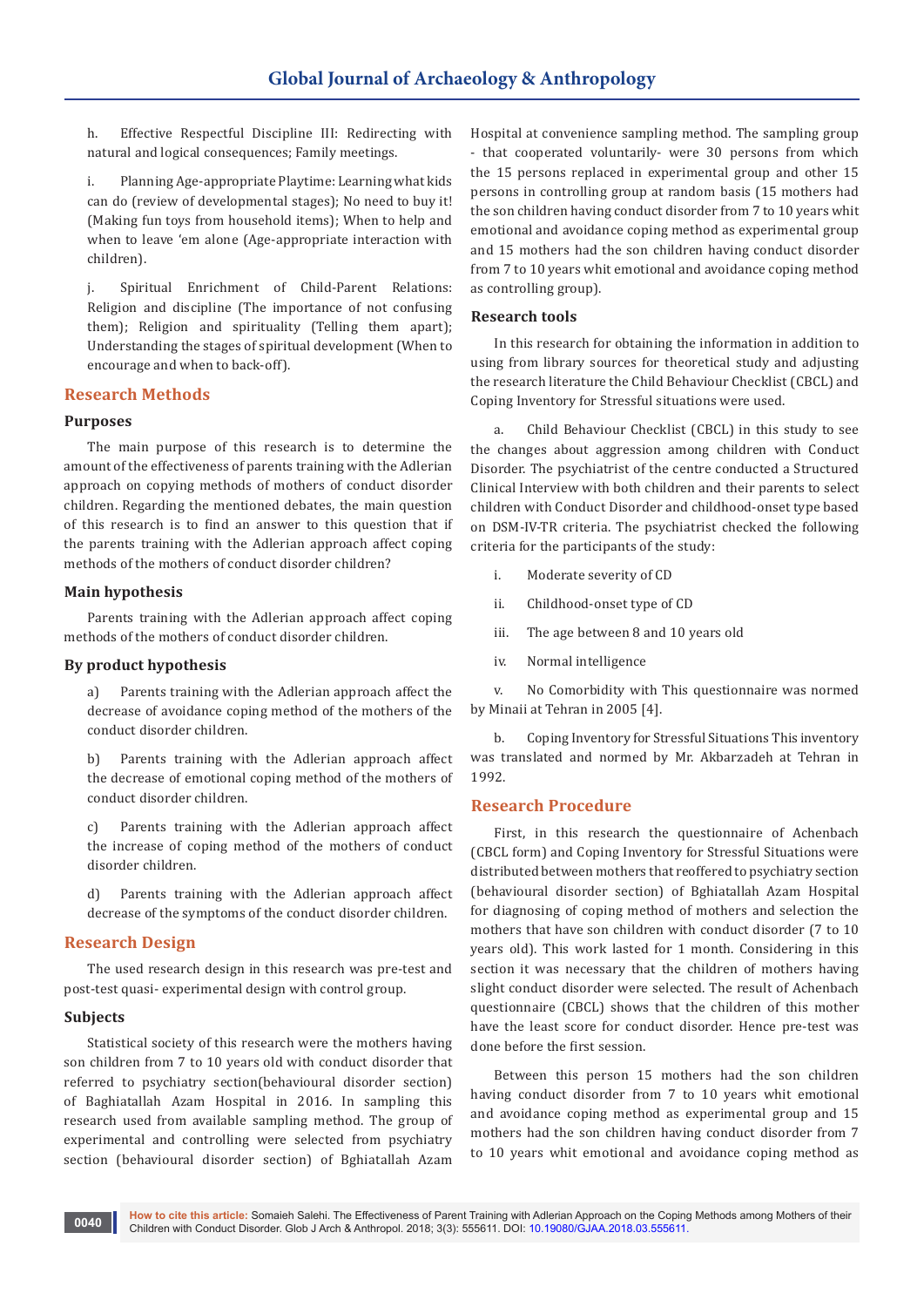controlling group. Experimental group was trained weekly vide 45-60 minute sessions with Adlerian approach and controlling group was never received any variable [5,6].

This training was designed with regard to Adlerian approach concepts and parent training with Adlerian method briefly with emphasizing to cognition of life style, changing of their life style, reviewing to pampering parent and coercive parent life style, cognition and changing of mothers believes, creation of insight and conscious regarding to life stresses and expressing of the relation among stresses with the behavioural parent problems, awareness of parents with regard to the family environment and expressing the relation between them and effectiveness of their and children behaviour, familiarizing of mothers with misbehaviour reasons of child and their performance, explaining of appropriate encouragement and training of proper methods of obeying children from mother's instructions, training of social behaviour skills to child, training of proper expressing violent to children and utilization training from logical and natural outcomes. After treatment course in 10<sup>th</sup> session which was held with the gap of 2 weeks after 9 sessions, the both questionnaires were performed again.

### **Results**

For data analyzing we have used from descriptive statistic and also from inferential statistic in proportion which it is in connection to descriptive statistic from frequency, mean and standard deviation and also in connection to inferential statistic from parametric t-test calculation (SPSS 18). The aim of t-test investigation is comparison of means in two groups such as experimental and control provided that the observed differences is confirmed in the view of statistical index, refusal zero assumption and opposite assumption are confirmed.

**Table 1:** The equivalence of variances of experimental and control groups.

|                                                     | F    | P    |
|-----------------------------------------------------|------|------|
| Avoidance method                                    | 5.3  | 0.29 |
| Emotional method                                    | 6.48 | 0.16 |
| Problem oriented method                             | 0.78 | 0.39 |
| Changing in coping skill                            | 0.57 | 0.45 |
| Decreasing of CD symptoms based<br>on Internalizing | 2.73 | 0.11 |
| Decreasing of CD symptoms based<br>on externalizing | 0.34 | 0.56 |

In SPSS plan a test for equivalence of two group variances is used. With regard to results of table 1 significance of avoidance, emotional and task coping methods, the changing of coping methods and also reduction of conduct disorder symptoms (in view of DSM criteria and extroversion) is greater than 0.05 which shows that the variances of two groups are equal (Table 1). Significance result interpretation of means differences regarding

the scores of CISS and ASEBA questionnaire in experimental and control group shows that aggregate scores of CISS in the mothers that have been trained under Adlerian approach in comparison to control group enjoys from significance difference P<0.05, also in ASEBA questionnaire (CBCL form) the assumption of this research was confirmed in P<0.05.

### **Discussion**

In general, attention is paid to the theoretical aspects of the research in relation to the wide range of Adlerian approaches to the family and the relationship between the child abuse and the family environment and the beliefs of the experts that the biological reality of parenthood by themselves conferred on them the effective skills of raising a child. And the need for parenting has shown that skills that are taught to parents in a child-rearing education program helps them reduce violence and disobedience in their children, which is the whole of the family's tissue.

Also, according to the theoretical issues of the research, the effect of parental education programs on their parenting skills and the positive effects on changing behaviours and their compatibility with their children, the effect of parent education on decreasing aggression of children, the stability of these changes, the emphasis of parent education with Adleri approach to avoiding punishment, the use of encouragement, attention to the logical and natural consequences, lifestyle and the application of these concepts in educational and research sessions on parenting coping strategies in relation to their child's behavioural problems and the effectiveness of Parenting training emphasizes the results of this advocacy therapy.

## **Research Limitation**

## **Limitation under researcher selection**

a) The limitation of research accomplishment in Baghiatallah Azam hospital.

b) The limitation of research accomplishment time which only bound to 2016.

c) The limitation in selection of children gender.

d) The limitation in selection of the mothers that have children conduct disorder.

e) The limitation in organizing sessions on the bases of Adlerian approach.

## **Limitation out of researcher selection**

a) Complete non-cooperation of mothers for active attendance in the initial sessions of training course.

- b) Intimacy and mental position of mothers.
- c) Economic and social position of mothers.

d) Little research and experimental background in the parent training field with Adlerian approach in Iran.